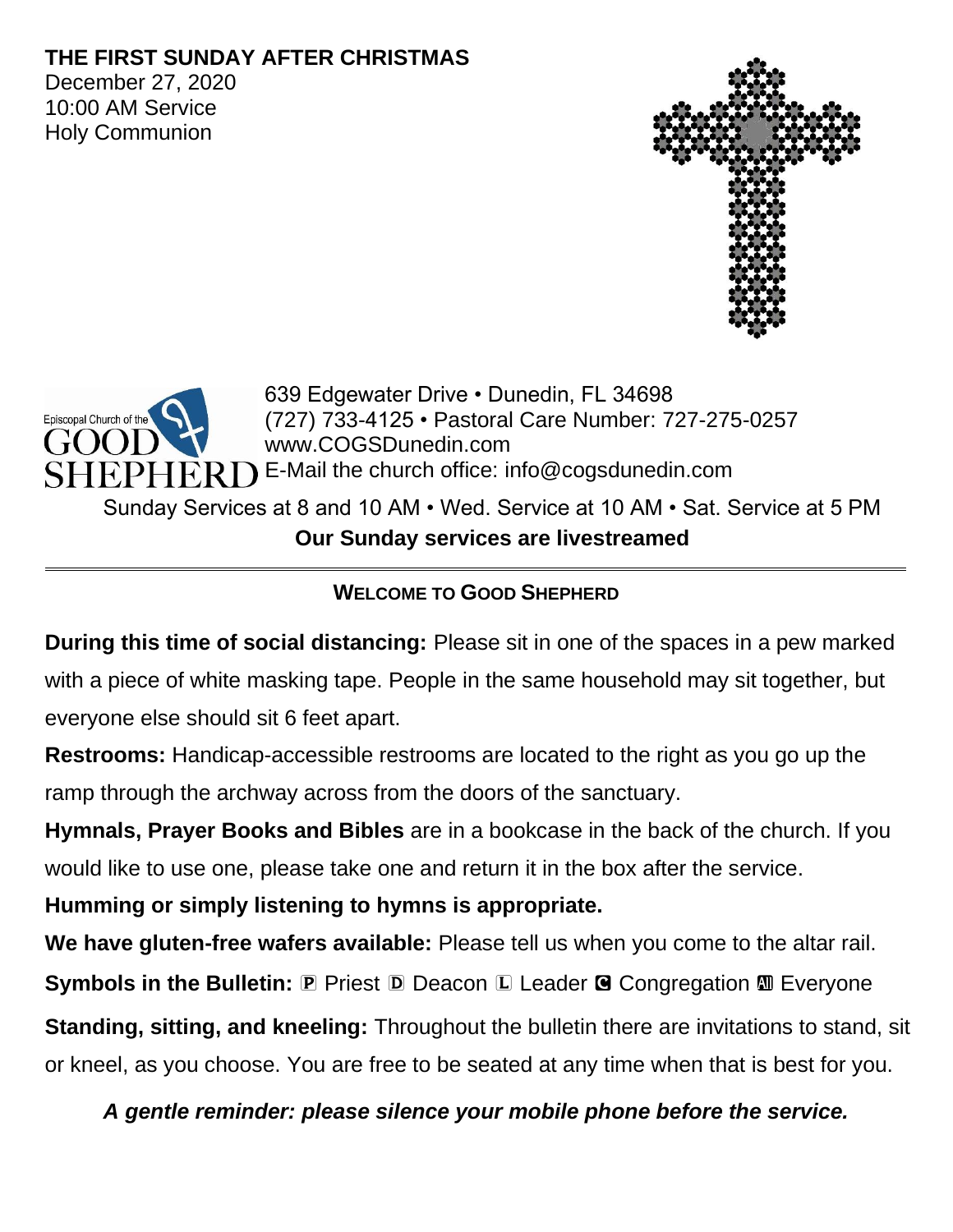### **GATHERING FOR WORSHIP**

**PRELUDE** *Divinum Mysterium* **Divinum Divinum** 

*[During the Prelude, please prepare for worship by observing attentive silence.]*

**WELCOME AND ANNOUNCEMENTS** *[Please be seated.]*

**MISSION MOMENT**

#### **ACCLAMATION**

*[Please stand.]* P Blessed be God: Father, Son, and Holy Spirit.

C **And blessed be his kingdom, now and for ever. Amen.**

**COLLECT FOR PURITY**

a **Almighty God, to you all hearts are open, all desires known, and from you no secrets are hid: Cleanse the thoughts of our hearts by the inspiration of your Holy Spirit, that we may perfectly love you, and worthily magnify your holy Name; through Christ our Lord. Amen.**

**HYMN OF PRAISE** *Angels We Have Heard on High* **96**

*Angels we have heard on high, singing sweetly through the night, and the mountains in reply echoing their brave delight. Gloria in excelsis Deo. Gloria in excelsis Deo.*

*Shepherds, why this jubilee? Why these songs of happy cheer? What great brightness did you see? What glad tidings did you hear? Gloria in excelsis Deo. Gloria in excelsis Deo.*

# **COLLECT OF THE DAY**

 $\overline{p}$  The Lord be with you.

# C **And also with you.**

- P Let us pray… Almighty God, you have poured upon us the new light of your incarnate Word: Grant that this light, enkindled in our hearts, may shine forth in our lives; through Jesus Christ our Lord, who lives and reigns with you, in the unity of the Holy Spirit, one God, now and for ever.
- C **Amen.**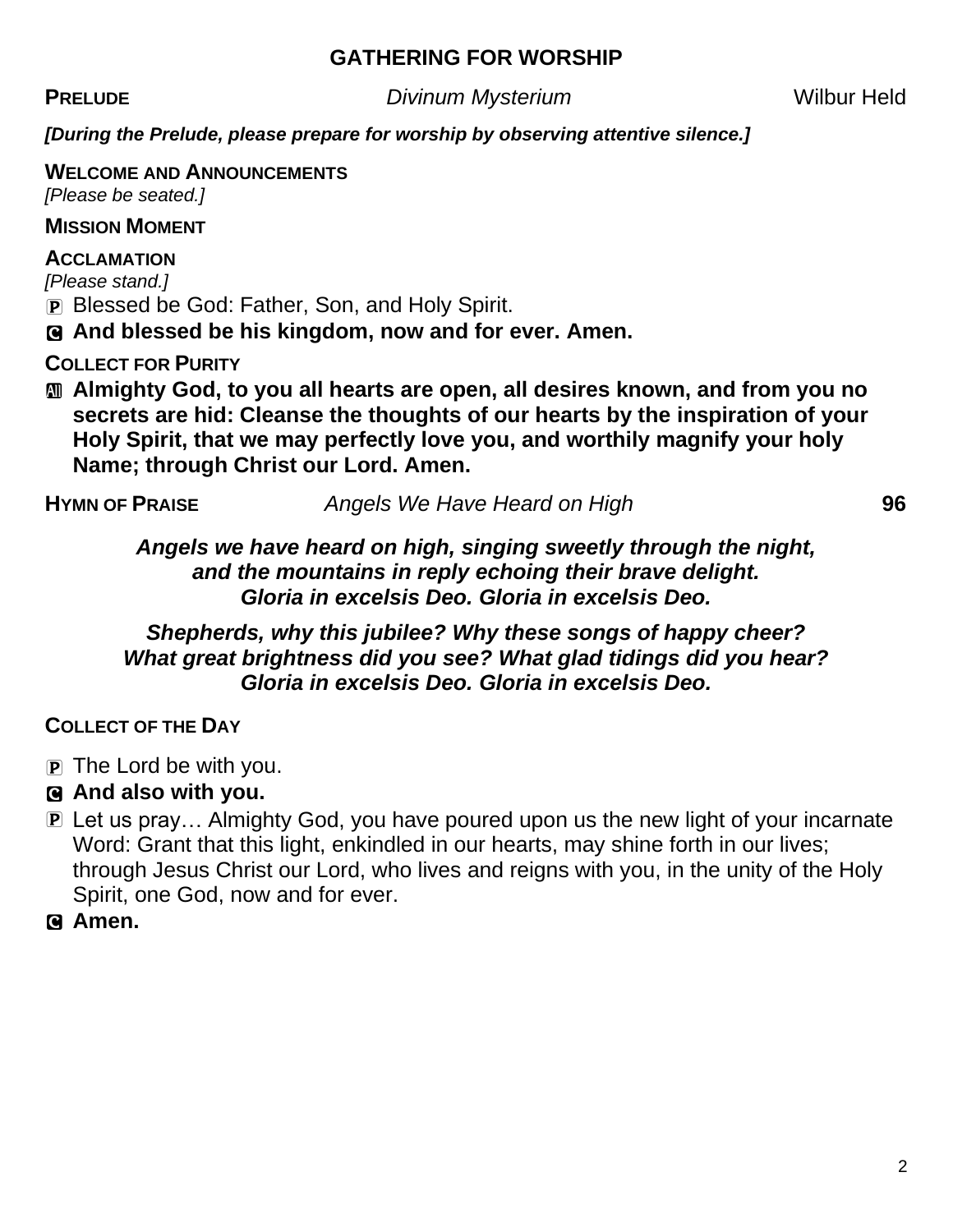# **THE WORD OF GOD**

**THE READINGS:** Isaiah 61:10-62:3, Psalm 147:13-21, Galatians 3:23-25; 4:4-7, John 1:1-18 *[Please be seated.]*

# **The First Reading**

L *The First Reading is taken from Isaiah, chapter 61…*

I will greatly rejoice in the Lord, my whole being shall exult in my God; for he has clothed me with the garments of salvation, he has covered me with the robe of righteousness, as a bridegroom decks himself with a garland, and as a bride adorns herself with her jewels. For as the earth brings forth its shoots, and as a garden causes what is sown in it to spring up, so the Lord God will cause righteousness and praise to spring up before all the nations. For Zion's sake I will not keep silent, and for Jerusalem's sake I will not rest, until her vindication shines out like the dawn, and her salvation like a burning torch. The nations shall see your vindication, and all the kings your glory; and you shall be called by a new name that the mouth of the Lord will give. You shall be a crown of beauty in the hand of the Lord, and a royal diadem in the hand of your God.

- L The Word of the Lord
- C **Thanks be to God.**

**The Psalm** [Tune*: Lord, Who Throughout These Forty Days*]

*Worship the Lord, Jerusalem, Praise God, O Israel; The Lord has made your gates secure And blessed your children well.*

*Upon your borders, God makes peace, The wheat fields give us flour; You, Lord, send your command on earth, Your word speeds forth with power.*

> *You give to Israel your word, Your just decrees, but yet You have not shown to other lands Your law. Alleluia!*

# **The Second Reading**

L *The Second Reading is taken from Galatians chapter 3…*

Now before faith came, we were imprisoned and guarded under the law until faith would be revealed. Therefore the law was our disciplinarian until Christ came, so that we might be justified by faith. But now that faith has come, we are no longer subject to a disciplinarian.

But when the fullness of time had come, God sent his Son, born of a woman, born under the law, in order to redeem those who were under the law, so that we might receive adoption as children. And because you are children, God has sent the Spirit of his Son into our hearts, crying, "Abba! Father!" So you are no longer a slave but a child, and if a child then also an heir, through God.

L The Word of the Lord.

C **Thanks be to God.**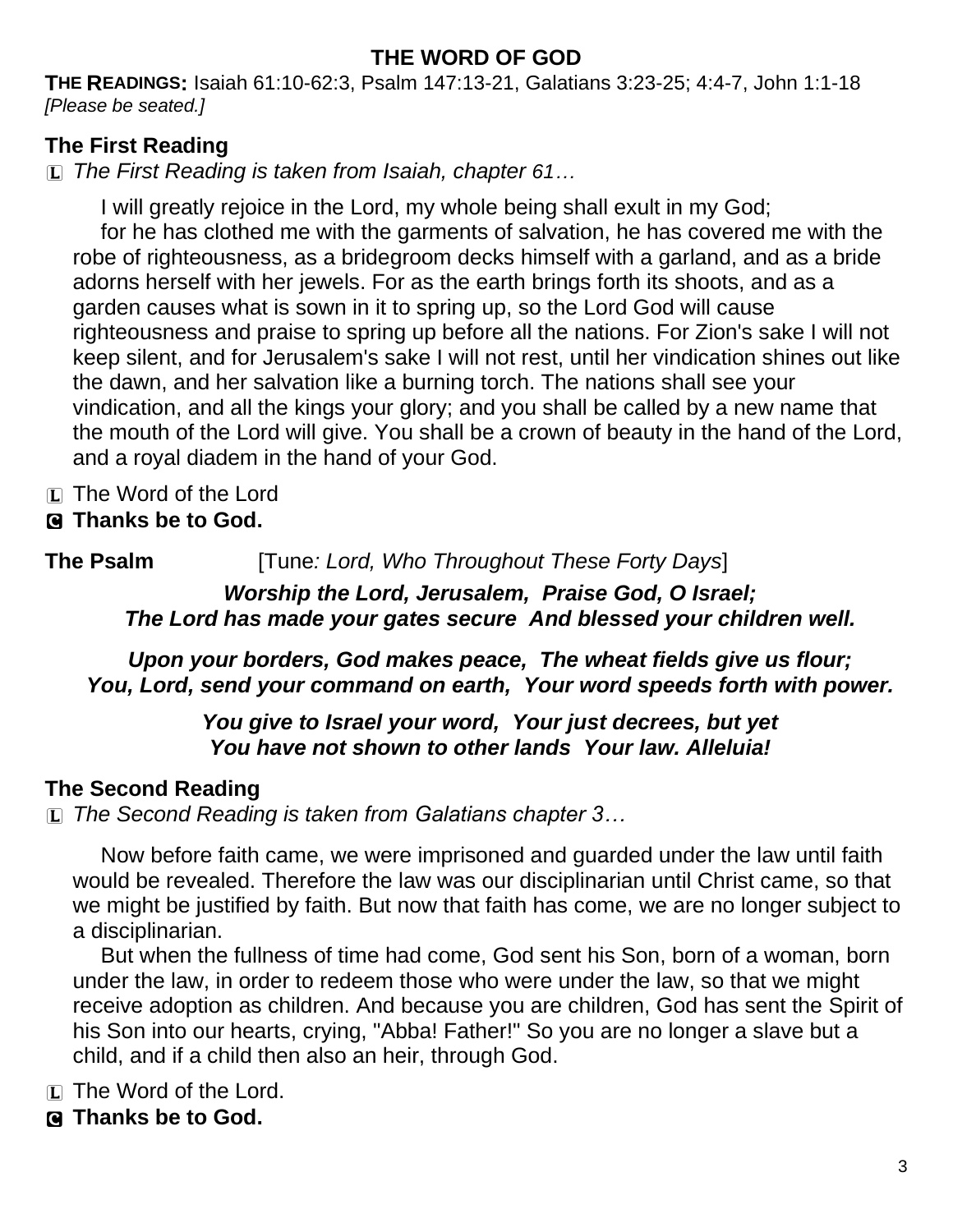#### **ACCLAMATION** *Word of God [Please stand.]*

# *m Word of God, come down on earth, living rain from heav'n descending; touch our hearts and bring to birth faith and hope and love unending. Word almighty, we revere you; Word made flesh, we long to hear you.*

# **The Gospel**

D The Holy Gospel of our Lord Jesus Christ according to John.

# C **Glory to you, Lord Christ.**

- D In the beginning was the Word, and the Word was with God, and the Word was God. He was in the beginning with God. All things came into being through him, and without him not one thing came into being. What has come into being in him was life, and the life was the light of all people. The light shines in the darkness, and the darkness did not overcome it. There was a man sent from God, whose name was John. He came as a witness to testify to the light, so that all might believe through him. He himself was not the light, but he came to testify to the light. The true light, which enlightens everyone, was coming into the world. He was in the world, and the world came into being through him; yet the world did not know him. He came to what was his own, and his own people did not accept him. But to all who received him, who believed in his name, he gave power to become children of God, who were born, not of blood or of the will of the flesh or of the will of man, but of God. And the Word became flesh and lived among us, and we have seen his glory, the glory as of a father's only son, full of grace and truth. (John testified to him and cried out, "This was he of whom I said, 'He who comes after me ranks ahead of me because he was before me.'") From his fullness we have all received, grace upon grace. The law indeed was given through Moses; grace and truth came through Jesus Christ. No one has ever seen God. It is God the only Son, who is close to the Father's heart, who has made him known.
- D The Gospel of the Lord.
- C **Praise to you, Lord Christ.**

**Sermon** The Rev. Cindy Roehl, Deacon

*[Please be seated.]*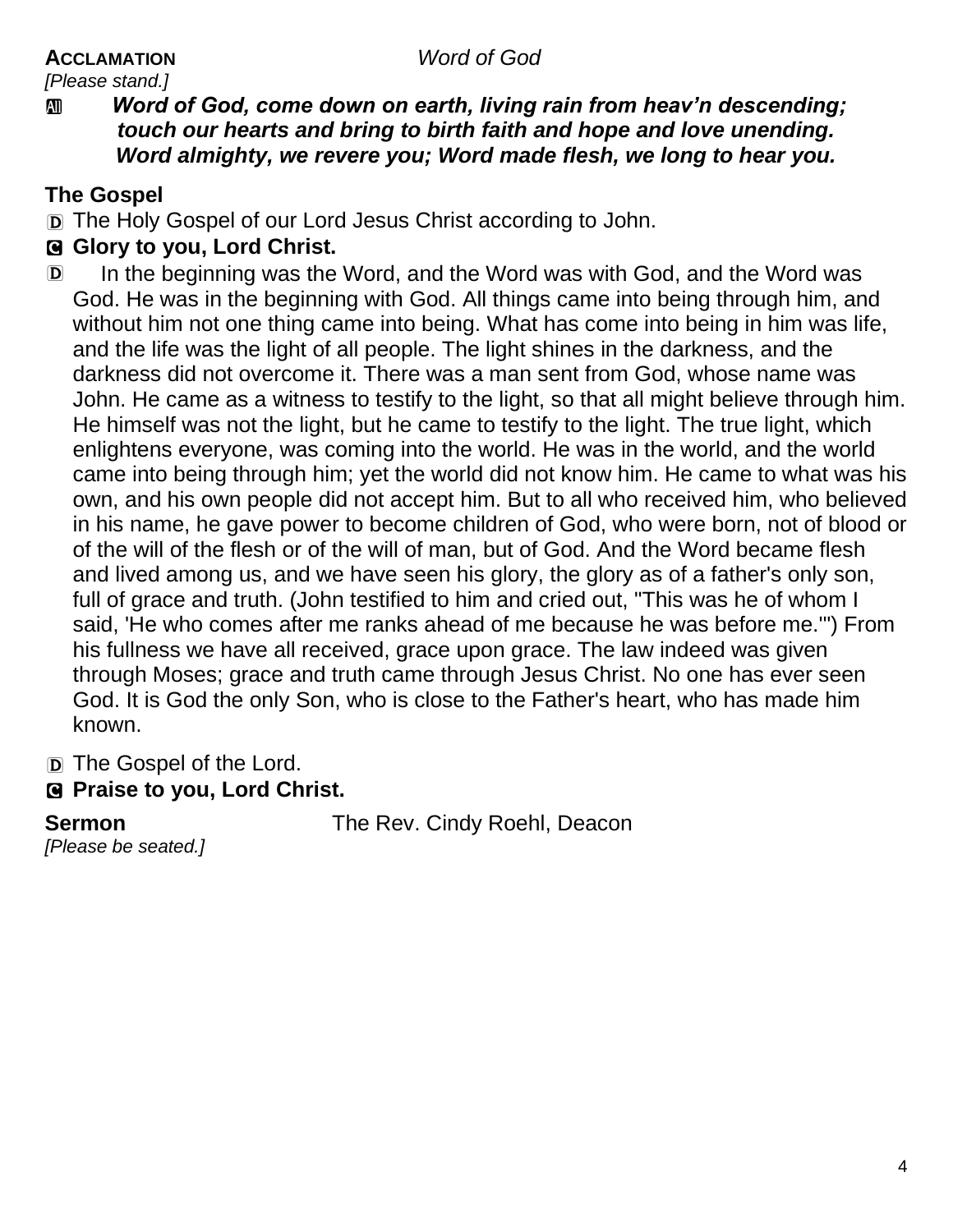### **NICENE CREED**

*[Please stand.]*

a **We believe in one God, the Father, the Almighty, maker of heaven and earth, of all that is, seen and unseen.**

**We believe in one Lord, Jesus Christ, the only Son of God, eternally begotten of the Father, God from God, Light from Light, true God from true God, begotten, not made, of one Being with the Father. Through him all things were made. For us and for our salvation he came down from heaven: by the power of the Holy Spirit he became incarnate from the Virgin Mary, and was made man. For our sake he was crucified under Pontius Pilate; he suffered death and was buried. On the third day he rose again in accordance with the Scriptures; he ascended into heaven and is seated at the right hand of the Father. He will come again in glory to judge the living and the dead, and his kingdom will have no end.**

**We believe in the Holy Spirit, the Lord, the giver of life, who proceeds from the Father and the Son. With the Father and the Son he is worshiped and glorified. He has spoken through the Prophets. We believe in one holy catholic and apostolic Church. We acknowledge one baptism for the forgiveness of sins. We look for the resurrection of the dead, and the life of the world to come. Amen.**

**PRAYERS OF THE PEOPLE** 

- D As we join the whole creation and celebrate with joy the Word made flesh, let us offer prayers to God who dwells among us, from long ago and until the end of time.
- L Wonderful Counselor, we pray for laypeople, bishops, priests and deacons, and all who minister in the name of Christ, that each and every one will hear and heed the guidance of your Holy Spirit.
- C **Give us strength of heart, mind, body and soul to join you in preaching good news to the poor, proclaiming release to the prisoners and recovery of sight to the blind, liberating the oppressed, and announcing that the year of your favor has come to all the earth.**
- L Mighty God, we pray for your church. Fill us and all those who worship you with truth and compassion. Where we are corrupt, purify us; where we are in error, direct us; where in anything we are amiss, reform us.
- C **Where we are in the right, strengthen us; where we are in want, provide for us; where we are divided, reunite us.**
- L Everlasting Father, we lift to your heart those who suffer from any grief or trouble, [especially . . . *read names from notebook*...] and those we now name aloud or in our hearts [*leave time*...]. Empower us, in your name, to give them courage and hope in their troubles.
- C **Help us to be the answers to their prayers when they cry out to you.**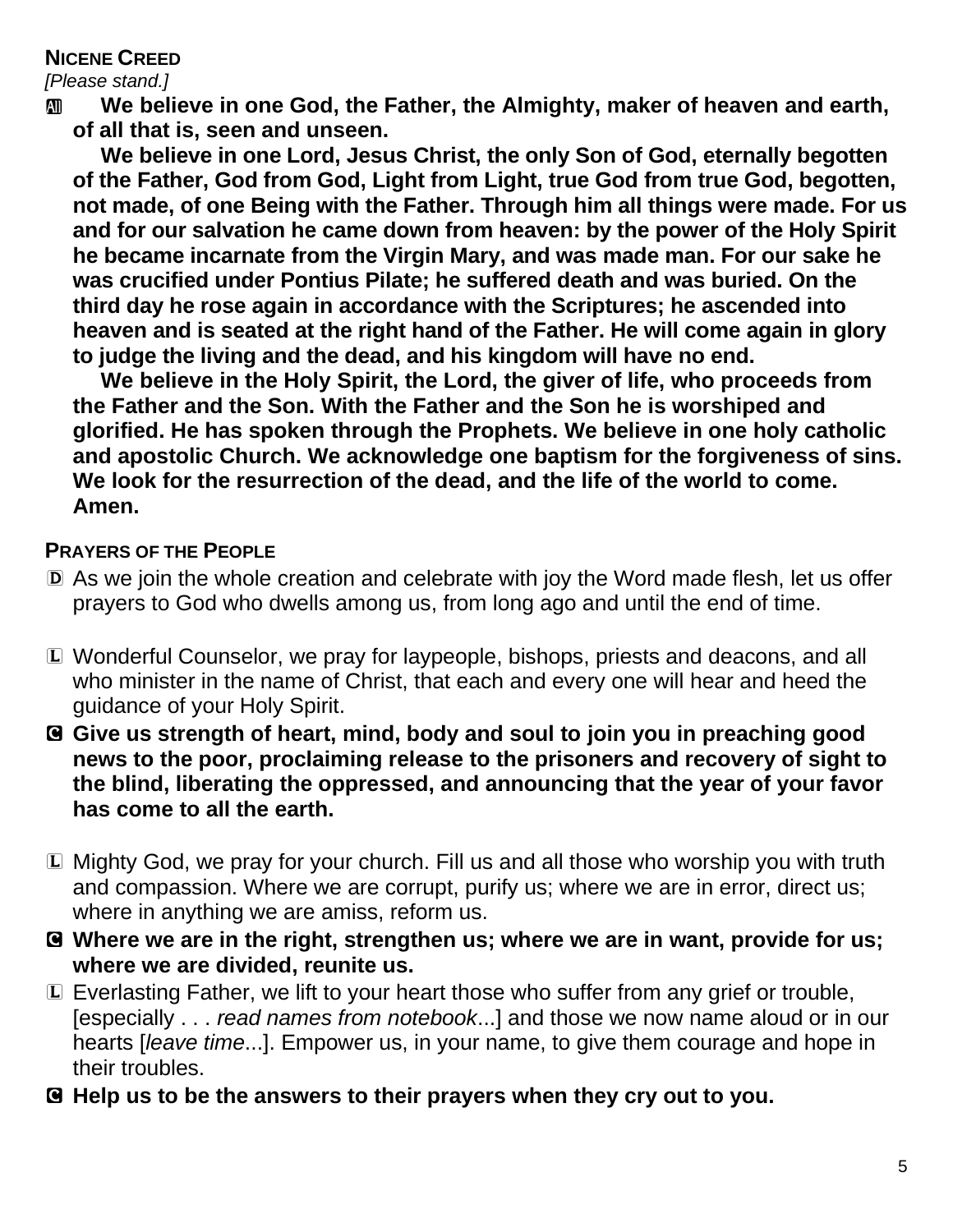- L Prince of Peace, we joyfully celebrate the wedding of the human and divine natures in Christ Jesus. We give you thanks today for the flowers given to your glory, and for the birthdays this coming week of Lisa Little, Donna Brotherhood, Jim Ratliff, Deborah Bouvier, and for those celebrating anniversaries this week, Miriam Benitez-Nixon & Joe Nixon, Jerry & Martha Mullinax, Linda Johnson, and for all the blessings of this life.
- C **Give us the grace to see your divine presence so that all of creation may sing new songs of gladness and walk in the way of joy.**
- L King of Kings, we pray for those who have died, [especially . . . *add names from notebook…*] and those we now name aloud or in our hearts. [*Leave time….*] Let light perpetual shine upon them.
- C **Grant them continual growth in your love and service; and help us in obedience to your will to follow the good examples of the saints who have gone before us.**
- L Lord of lords, we pray for the leaders of the nations and all in authority.
- C **Give them grace, compassion and will to strive for peace and justice, caring alike for young and old, strong and weak, rich and poor.**
- L Rejoicing in the blessed Virgin Mary and all the saints, let us offer ourselves and one another to the One who will reign forever and ever.
- C **Hallelujah! Lord our God, source of grace and truth, accept the prayers we offer in this joyful season. May we witness to your glory with unending praise and thanksgiving. Amen.**
- L Empower, O Lord, our Search Committee and Vestry as we pray….
- C **Almighty God, giver of every good gift: Look graciously on our Church, and so guide the minds of those who shall choose a rector for this parish, that we may receive a faithful pastor, who will care for your people and equip us for our ministries; through Jesus Christ our Lord. Amen**

# **PRAYERS AND BLESSINGS**

# **THE GREETING OF PEACE**

*[Please stand. During this time of social distancing, a wave or bow, accompanied by a smile and "the Peace of the Lord be with you," will do nicely.*]

- P The peace of the Lord be always with you.
- C **And also with you.**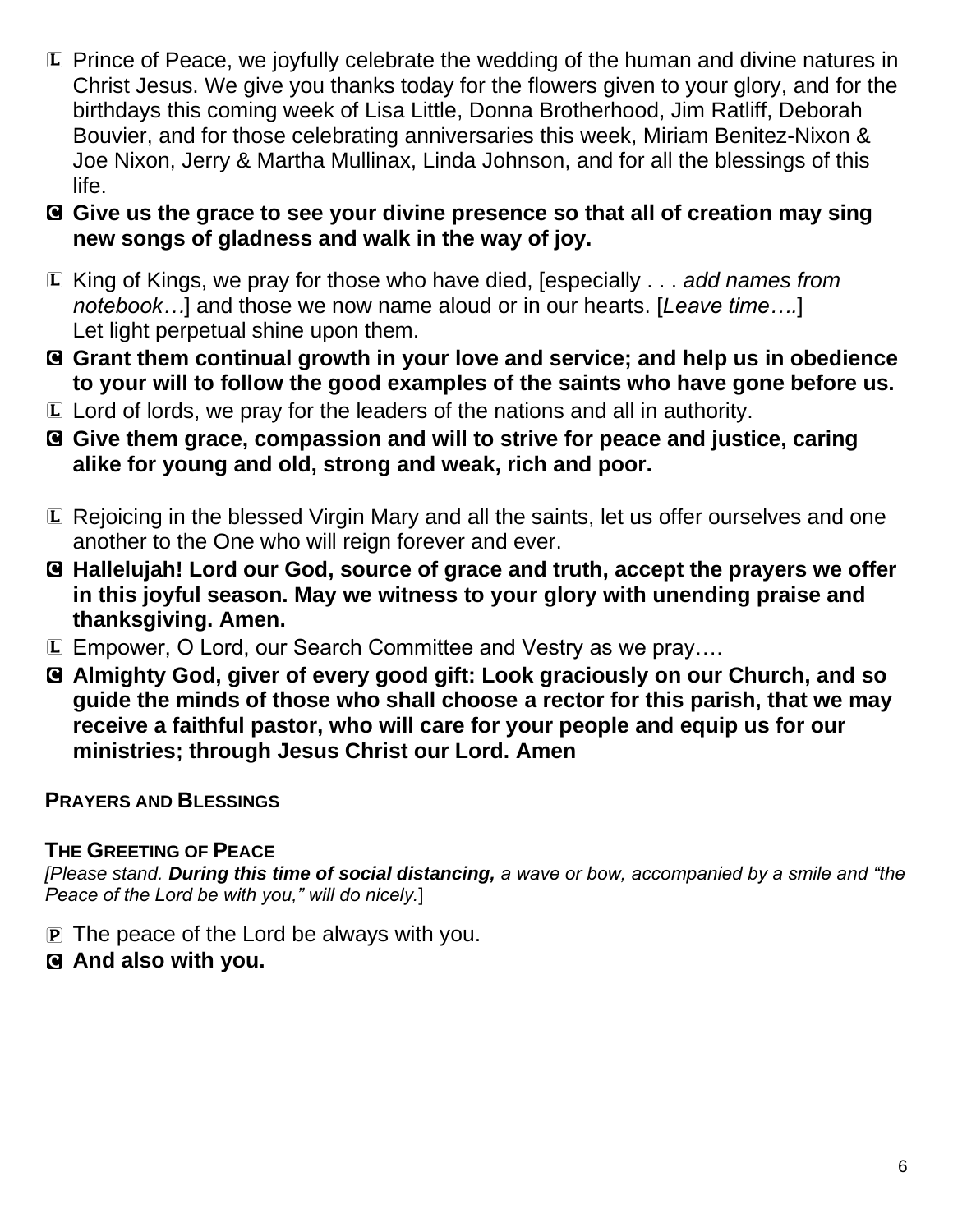# **THE HOLY COMMUNION**

# **OFFERTORY SENTENCE**

D Let us with gladness bring the offerings and oblations of our life and labor to the Lord.

**OFFERTORY** *Child in the Manger* Gaelic Ryan Stollenmaier, soloist

*[Please be seated. The offering plates are on stands in the front and the back of the church. If you wish, you may place an offering there.*]

# **PRESENTATION**

*[Please stand.]*

D We gladly present the fruits of our lives to the God who creates us, redeems us and sustains us. May we have the grace to use them to heal God's world.

# **PRESENTATION HYMN** *The First Noel*

#### *The first Noel the angel did say was to certain poor shepherds in fields as they lay; in fields where they lay, keeping their sheep, on a cold winter's night that was so deep. Noel, Noel, Noel, Noel! Born is the King of Israel.*

**THE GREAT THANKSGIVING:** Eucharistic Prayer A

- $\mathbf{P}$  The Lord be with you.
- C **And also with you.**
- P Lift up your hearts.
- C **We lift them to the Lord.**
- P Let us give thanks to the Lord our God.
- C **It is right to give him thanks and praise.**
- P It is right, and a good and joyful thing, always and everywhere to give thanks to you, Father Almighty, Creator of heaven and earth, because you sent your beloved Son to redeem us from sin and death, and to make us heirs in him of everlasting life; that when he shall come again in power and great triumph to judge the world, we may without shame or fear rejoice to behold his appearing. Therefore, we praise you, joining our voices with Angels and Archangels and with all the company of heaven, who for ever sing this hymn to proclaim the glory of your Name: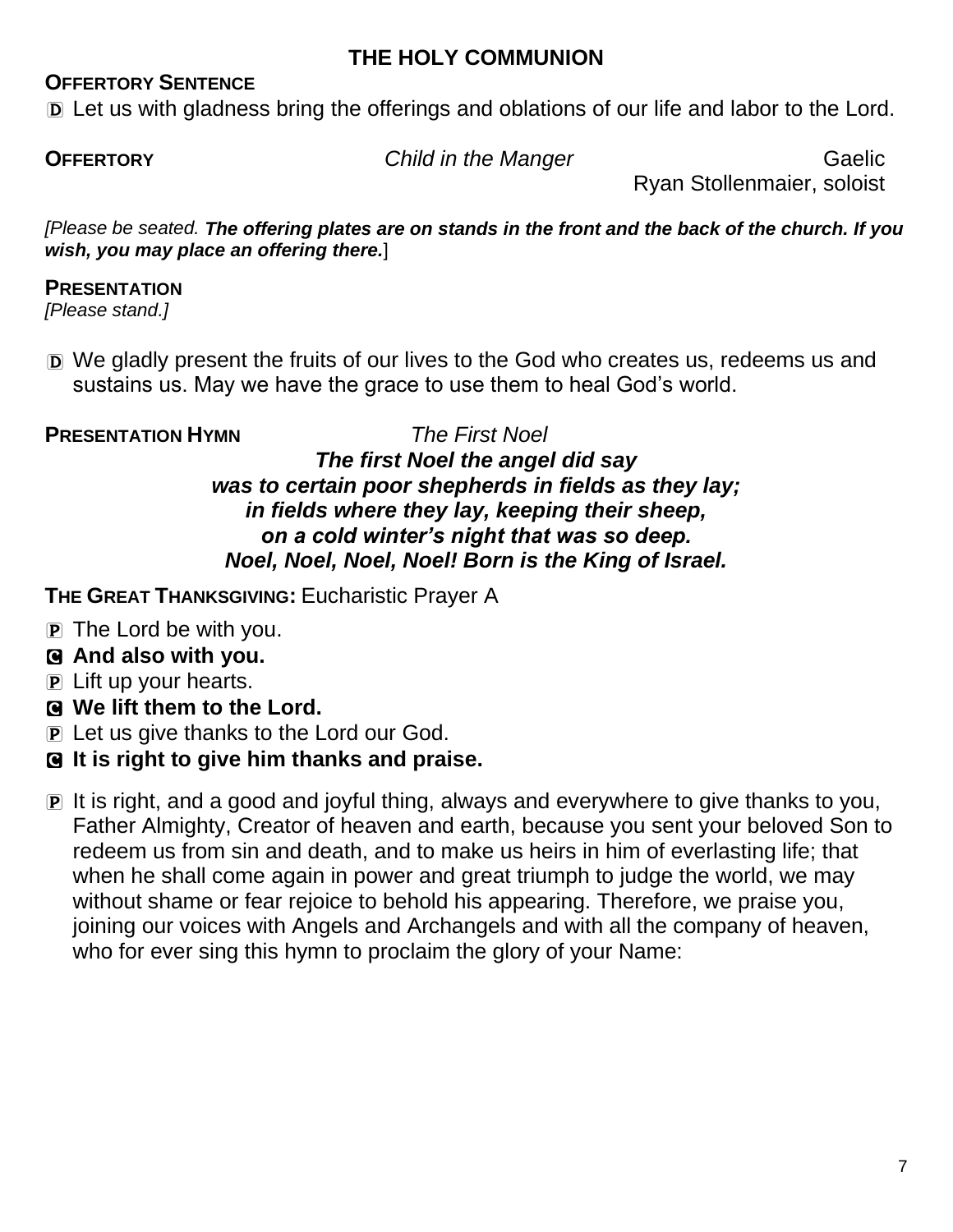

*[Please stand or kneel, as you choose.]*

P Holy and gracious Father: In your infinite love you made us for yourself, and, when we had fallen into sin and become subject to evil and death, you, in your mercy, sent Jesus Christ, your only and eternal Son, to share our human nature, to live and die as one of us, to reconcile us to you, the God and Father of all.

He stretched out his arms upon the cross, and offered himself, in obedience to your will, a perfect sacrifice for the whole world.

On the night he was handed over to suffering and death, our Lord Jesus Christ took bread; and when he had given thanks to you, he broke it, and gave it to his disciples, and said, "Take, eat: This is my Body, which is given for you. Do this for the remembrance of me."

P After supper he took the cup of wine; and when he had given thanks, he gave it to them, and said, "Drink this, all of you: This is my Blood of the new Covenant, which is shed for you and for many for the forgiveness of sins. Whenever you drink it, do this for the remembrance of me." Therefore we proclaim the mystery of faith:

# C **Christ has died. Christ is risen. Christ will come again.**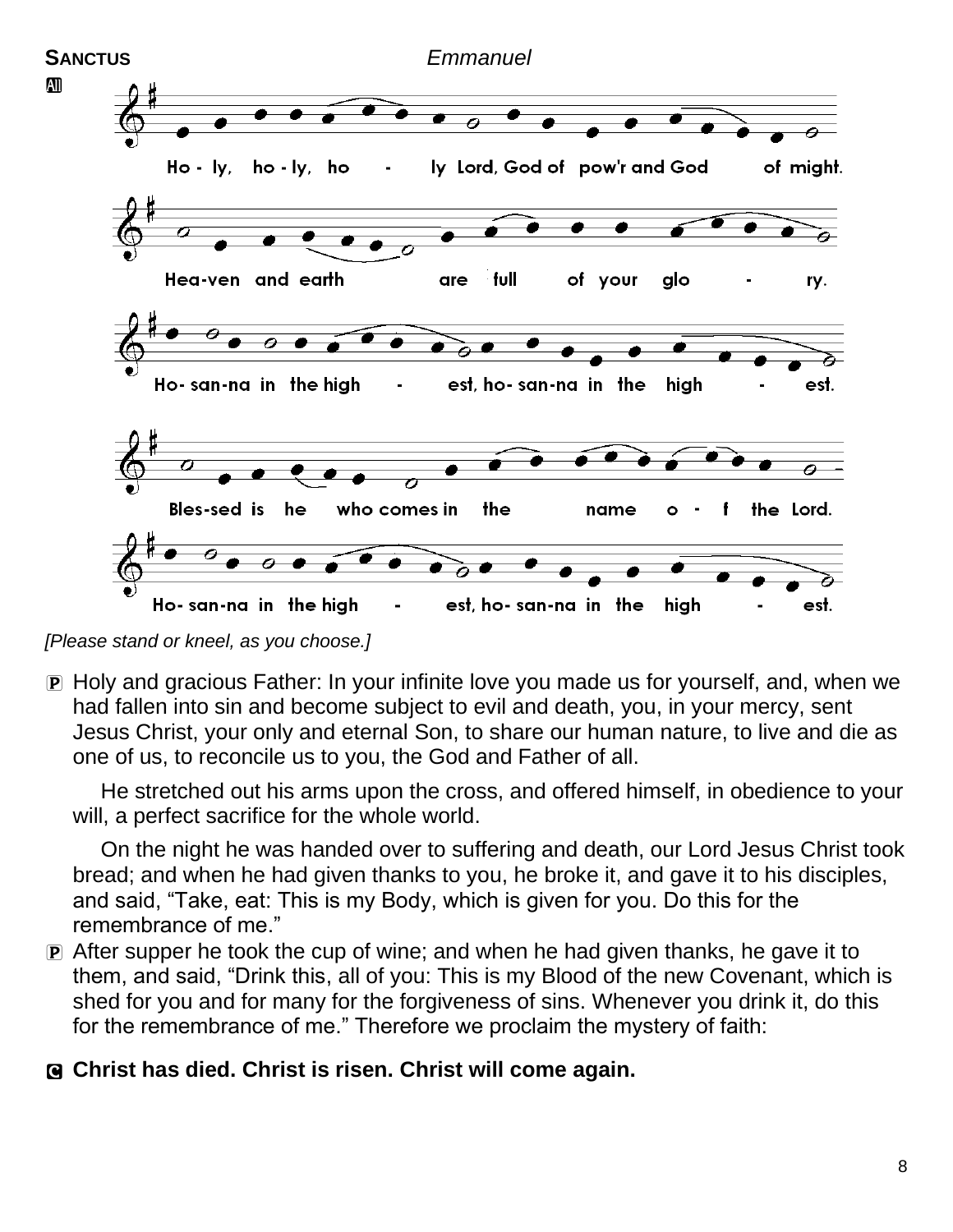- P We celebrate the memorial of our redemption, O Father, in this sacrifice of praise and thanksgiving. Recalling his death, resurrection, and ascension, we offer you these gifts.
- P Sanctify them by your Holy Spirit to be for your people the Body and Blood of your Son, the holy food and drink of new and unending life in him. Sanctify us also that we may faithfully receive this holy Sacrament, and serve you in unity, constancy, and peace; and at the last day bring us with all your saints into the joy of your eternal kingdom.

All this we ask through your Son Jesus Christ: By him, and with him, and in him, in the unity of the Holy Spirit all honor and glory is yours, Almighty Father, now and for ever.



#### **THE LORD'S PRAYER**

- P And now as our Savior Christ has taught us, we are bold to say:
- $\mathbf{m}$  **Our Father, who art in heaven, hallowed be thy Name, thy kingdom come, thy will be done, on earth as it is in heaven. Give us this day our daily bread. And forgive us our trespasses, as we forgive those who trespass against us. And lead us not into temptation, but deliver us from evil. For thine is the kingdom, and the power, and the glory, for ever and ever. Amen.**

#### **THE BREAKING OF THE BREAD**

- P The bread we break makes us one in Christ.
- C **Be known to us, Lord Jesus, in the breaking of the bread.**
- P The Gifts of God for the People of God. Take them in remembrance that Christ died for you, and feed on him in your hearts by faith, with thanksgiving.

[**PLEASE FOLLOW THESE NEW PROCEDURES:** *To ensure social distancing, please go forward to receive Holy Communion one at a time, following the directions of the usher, who will let you know when it's your turn. Two people will stand in front of the altar to distribute the consecrated wafers. Please keep your mask on, receive the wafer, and return to your seat by the side aisle. After returning to your seat, you may remove your mask to consume your wafer.*]

**COMMUNION CHANT** *Sing, Praise and Bless the Lord [Please repeat this chant until the musician stops playing the tune.]*

#### *Sing, Praise and Bless the Lord; Sing, Praise and Bless the Lord; Peoples, nations! Alleluia!*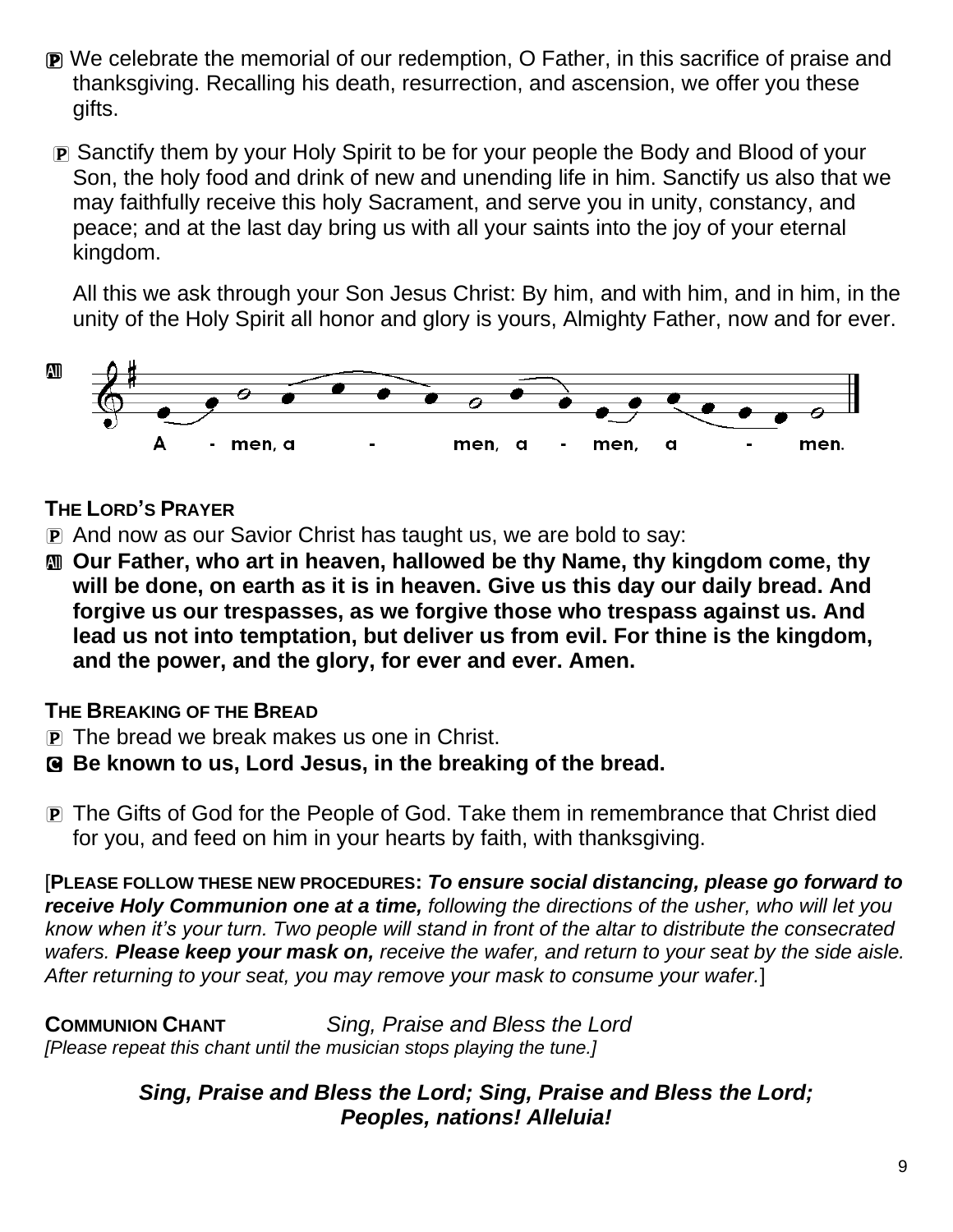**PRAYER AFTER COMMUNION** *[Please stand or kneel, as you choose.]*

 $\overline{P}$  Let us pray...

C **Eternal God, heavenly Father, you have graciously accepted us as living members of your Son our Savior Jesus Christ, and you have fed us with spiritual food in the Sacrament of his Body and Blood. Send us now into the world in peace, and grant us strength and courage to love and serve you with gladness and single ness of heart; through Christ our Lord. Amen.**

#### **THE BLESSING**

*[Please stand.]*

- P May the blessing of the God of Abraham and Sarah, and of Jesus Christ born of our sister Mary, and of the Holy Spirit, who broods over creation and heals the world, be upon you and remain with you always.
- C **Amen.**

**SENDING HYMN** *Joy to the World* 100

*Joy to the world! The Lord is come: let earth receive her King; let every heart prepare him room, and heaven and nature sing, and heaven and nature sing, and heaven, and heaven and nature sing.*

### *He rules the world with truth and grace, and makes the nations prove the glories of his righteousness and wonders of his love, and wonders of his love, and wonders, wonders of his love.*

#### **THE DISMISSAL**

- D Alleluia, alleluia! Behold, unto us a Savior is born. Let us go into the world proclaiming this good news of great joy.
- C **Thanks be to God. Alleluia, alleluia!**

**POSTLUDE** *Swiss Noel* Louis-Claude Daquin